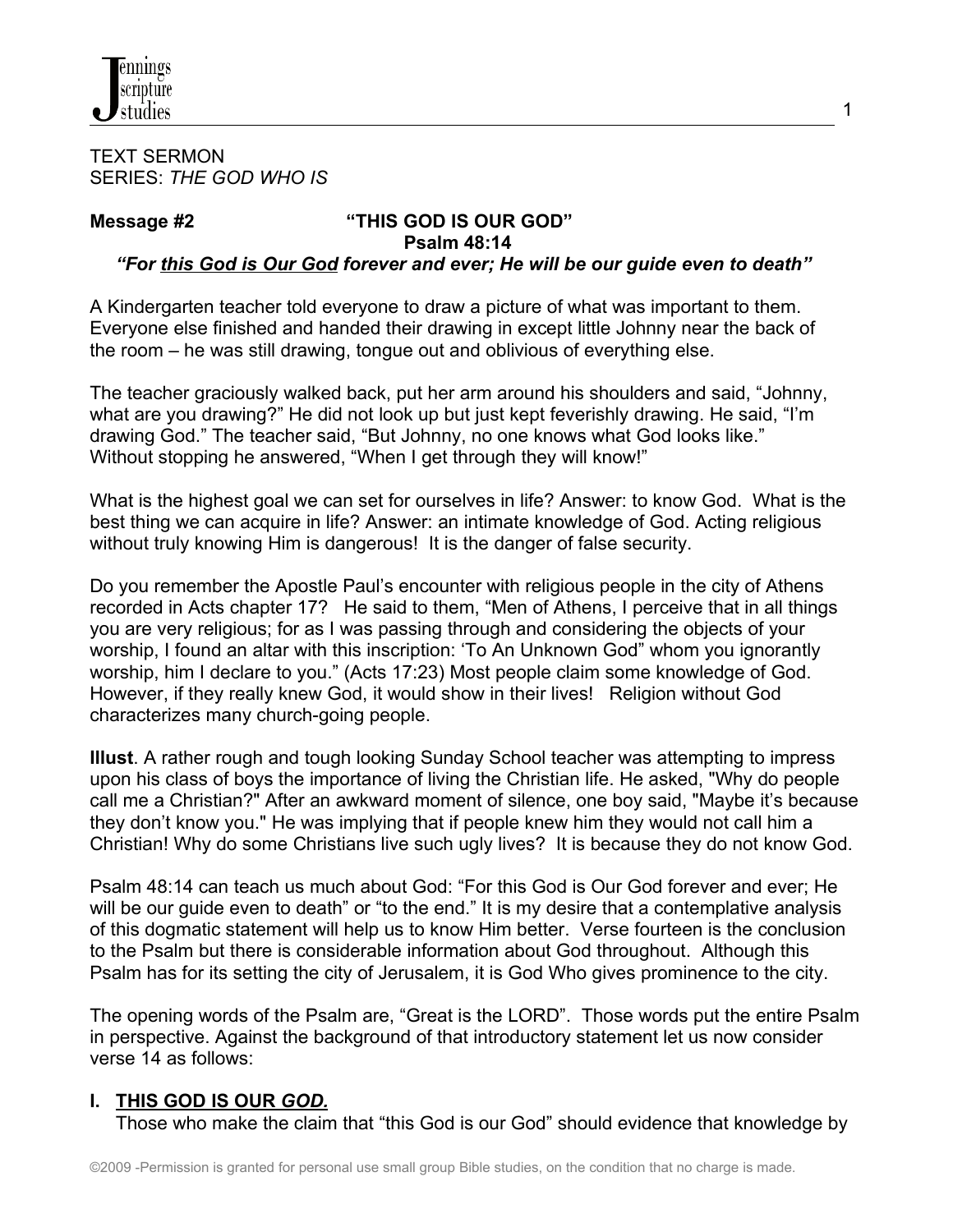

 their godliness. What does the word "godly" mean? A "godly" person is one who is God like. We become Godlike when we truly know God and are changed by Him. We are "unlike God" when we do not know Him.

 What do we learn of God from Psalm 48? There are several characteristics of God in the Psalm which reveal His nature:

- a. He is great. v.1
- b. He is praiseworthy. v.1
- c. He is holy. v.1
- d. He is knowable. v.3
- e. He is powerful. v. 7
- f. He is loving and kind. v.9
- g. He is to be worshiped. v.1 says He is to be praised.
- h. He is righteous. v.10
- I. He is Judge. v.11
- j. He is eternal. v.14

 What a great God! No wonder the song writer opened the Psalm with the words, ""Great is the LORD." Who would not desire to know Him better? The greatest saints of ages past have been men and women whose desire to know God better propelled them and compelled them to draw nearer to God.

- Moses prayed "that I may know You." (Exodus 33:13) and "show me your glory." (Exodus 33:18)
- David's life was one long pant of spiritual desire. He said, "As the deer pants for the water brooks, so pants my soul for You, O God. My soul thirsts for God, for the living God." (Psalm 42:1-2)
- Daniel adds, "the people who know their God shall be strong, and carry out great exploits." (Daniel 11:32)
- The Apostle Paul hungered and thirsted for a better knowledge of God. His desire is recorded in Philippians 3:10 - "That I may know him….."

 These examples challenge us today to be seriously seeking to know God better. Those who make the claim that "this God is our God" have the responsibility to prove their claim by demonstrating in the arena of life the characteristics of the One Whom they claim to know. The lack of an in-depth knowledge of God and conformity to His likeness has brought the church of Jesus Christ to the present low level of spiritual poverty that we see so prevalent around us today.

 What do best-selling authors Jerry Bridges, J. I. Packer, A.W. Tozer and J. Oswald Sanders have in common? They, along with others, have written books to inform, inspire and encourage the acquisition of a deeper knowledge of God. Bridges wrote "The Practice of Godliness"; Packer wrote "Knowing God"; Sanders wrote "The Pursuit Of The Holy" and Tozer wrote "The Knowledge Of The Holy" and "The Pursuit Of God." Why this emphasis? Because a knowledge of God is the greatest knowledge we can possess!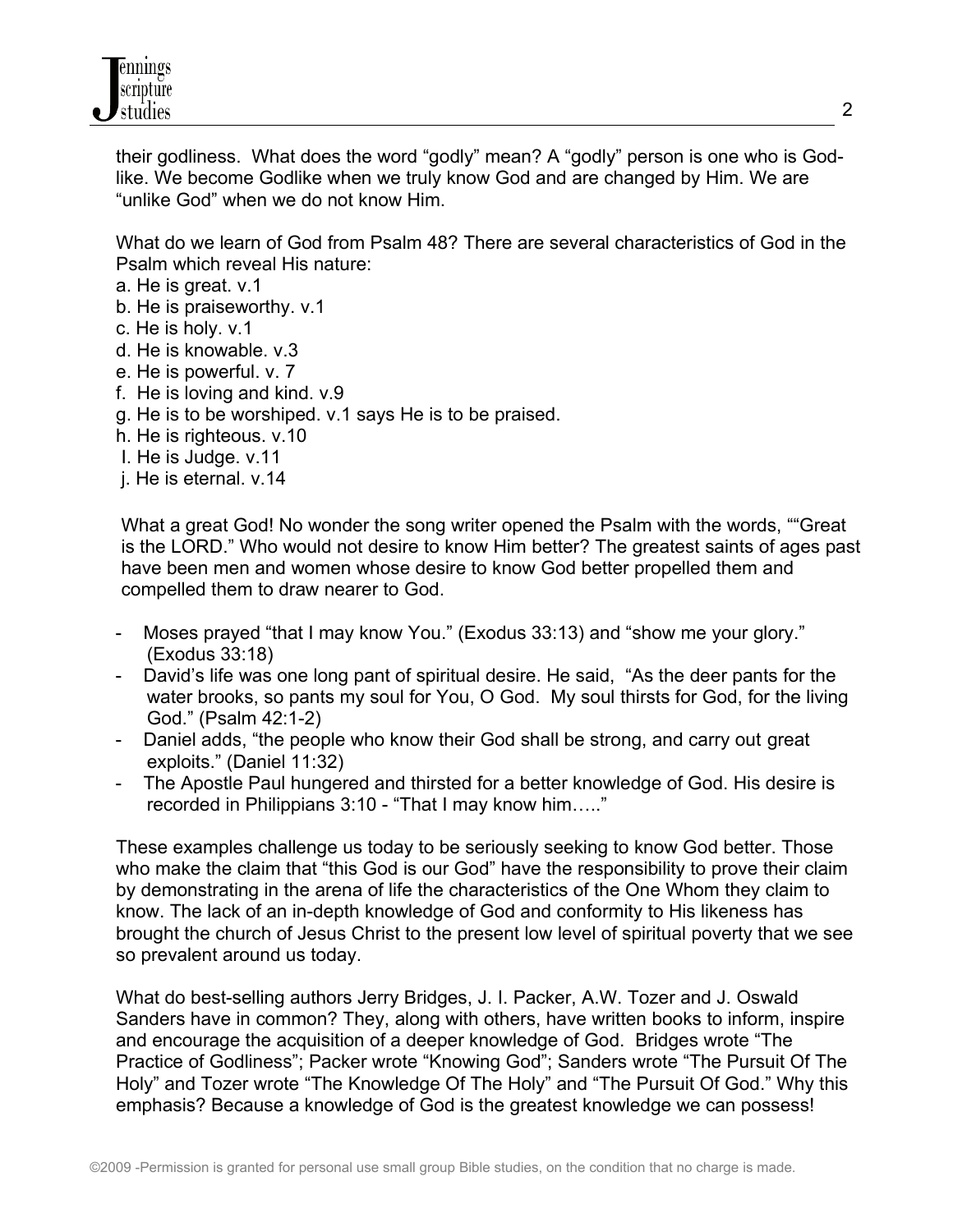Jesus emphasizes the importance of an intimate knowledge of God in His prayer in John 17:3 - "This is life eternal, that they might know you, the only true God, and Jesus Christ, whom you have sent."

**Illust.** J. I. Packer begins the first chapter of "Knowing God" with a quotation from a sermon preached by Charles Spurgeon. Here are his words: "The highest science, the loftiest speculation, the mightiest philosophy, which can ever engage the attention of a child of God, is the name, the nature, the person, the work, the doings, and the existence of the great God whom he calls his Father."Indeed:

 "What a mighty God we serve, What a mighty God we serve; Angels bow before Him, Heaven and earth adore Him; What a mighty God we serve."

 As we meditate upon v.14 we see first that "This God is our God." Secondly, looking further into this Psalm we see that,

# **II. THIS GOD IS OUR GUARD**. v.3

 "God is in her palaces; He is known as her refuge" Or, as the NIV: "he has shown himself to be her fortress."

This Psalm is a song about God's city, Zion – Jerusalem. It is referred to as:

- "the city of our God"  $v.1$
- "the city of the great  $King'' v.2$
- "the city of the LORD of hosts" v.8
- "the city of our  $God" v.8$

 Jerusalem is seen as very dear to the heart of God. It was a place of refuge, a fortress. It was and is a walled city. The words "refuge", "towers" and "bulwarks" are used to denote a place of safety and security. When hostile armies plotted an attack, the people took refuge in the city. I have been there, I have seen the walls, we have seen them on television.

 However, the Psalmist recognizes that the ultimate refuge is not a walled city but God Himself! He says in v3 "God is in her palaces; He is known as her refuge." God was recognized as the ultimate refuge. What God was perceived as being in relation to a city, He is to all His children in all countries, cultures and cities in all times. This God is not only our God, He is our Guard! How does He guard us?

# **A. He Guards Us Internally**. Phil 4:6-7

 "Be anxious for nothing, but in everything by prayer and supplication, with thanksgiving, let your requests be made known to God; and the peace of God, which surpasses all understanding, will *guard* your hearts and minds through Christ Jesus."

 Within the citadel of our soul is God's peace guarding us. You may say, "it is God's peace, not God Himself." Ah, but read on in Philippians 4 and verse 9 tells us that He is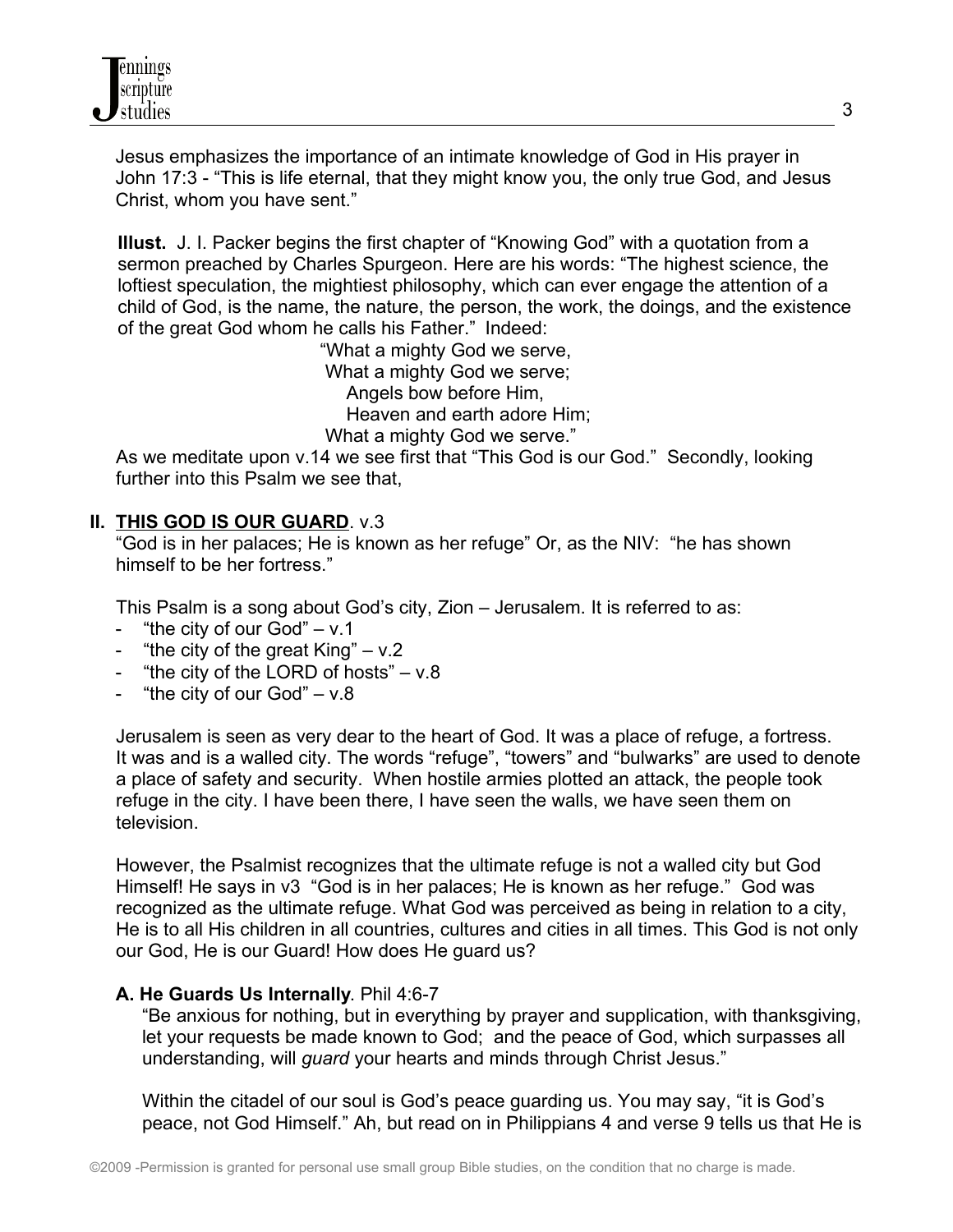

 "the God of peace"! We only have the "peace of God" when the "God of peace" is present guarding us!

#### **B**. **He Guards Us Externally.** Jude v.24

 "To Him who is able to guard you from stumbling…" (YLT) There are sin obstacles external to us that, when we insist upon walking in our own willful way, cause us to stumble. However, when walking in "paths of righteousness for His name's sake" (Psalm 23: 3) He guards us from falling away utterly.

#### **C. He Guards Us Eternally**. II Tim. 1:12

 "I know whom I have believed, and am convinced that he is able to guard what I have entrusted to him for that day." (niv)

 Do you think that God would guard a city and not guard His children? Of course not! Go back two Psalms to Psalm 46: "God *is* our refuge and strength, a very present help in trouble. Therefore we will not fear, even though the earth be removed, and though the mountains be carried into the midst of the sea." (v.1-2) And "The LORD of hosts is with us; The God of Jacob *is* our refuge. Selah." (v.7)

 Check out this eternal security statement in Psalm 125:2 – "As the mountains surround Jerusalem, so the LORD surrounds his people from this time forth and forever." How Long? Eternally! Our security is perpetual.

 So, Psalm 48 tells us that God is our God, our Guard and, one last look at v.14 tells us that:

#### **III. THIS GOD IS OUR GUIDE.** v.14

"He will be our guide even to death."

 A god who cannot or does not guard is not God. Likewise, a god who cannot guide is not God! A person who wants God to be their God but not their Guide is a fool – do not walk with them! Self-appointed guides have rejected God – so they have neither God nor guide. We need guidance for the same reason that we need God, we are lost and cannot find our way home.

Israel was a pilgrim nation. They journeyed from Egypt to Canaan, their "promised land." We too are pilgrims. Peter addresses us saying, "Beloved, I beg you as sojourners and pilgrims, abstain from fleshly lusts which war against the soul…." (I Peter 2:11). And since we have not passed this way before we need a guide. And, praise God, ""He will be our guide even to death."

How does our Savior, Shepherd guide us?

### **A. He Chooses The Way I Take.**

 "He leads me beside still waters – He leads me in paths of righteousness for His name's sake." (Ps. 23:2,3)

"Not what I wish to be nor where I wish to go,